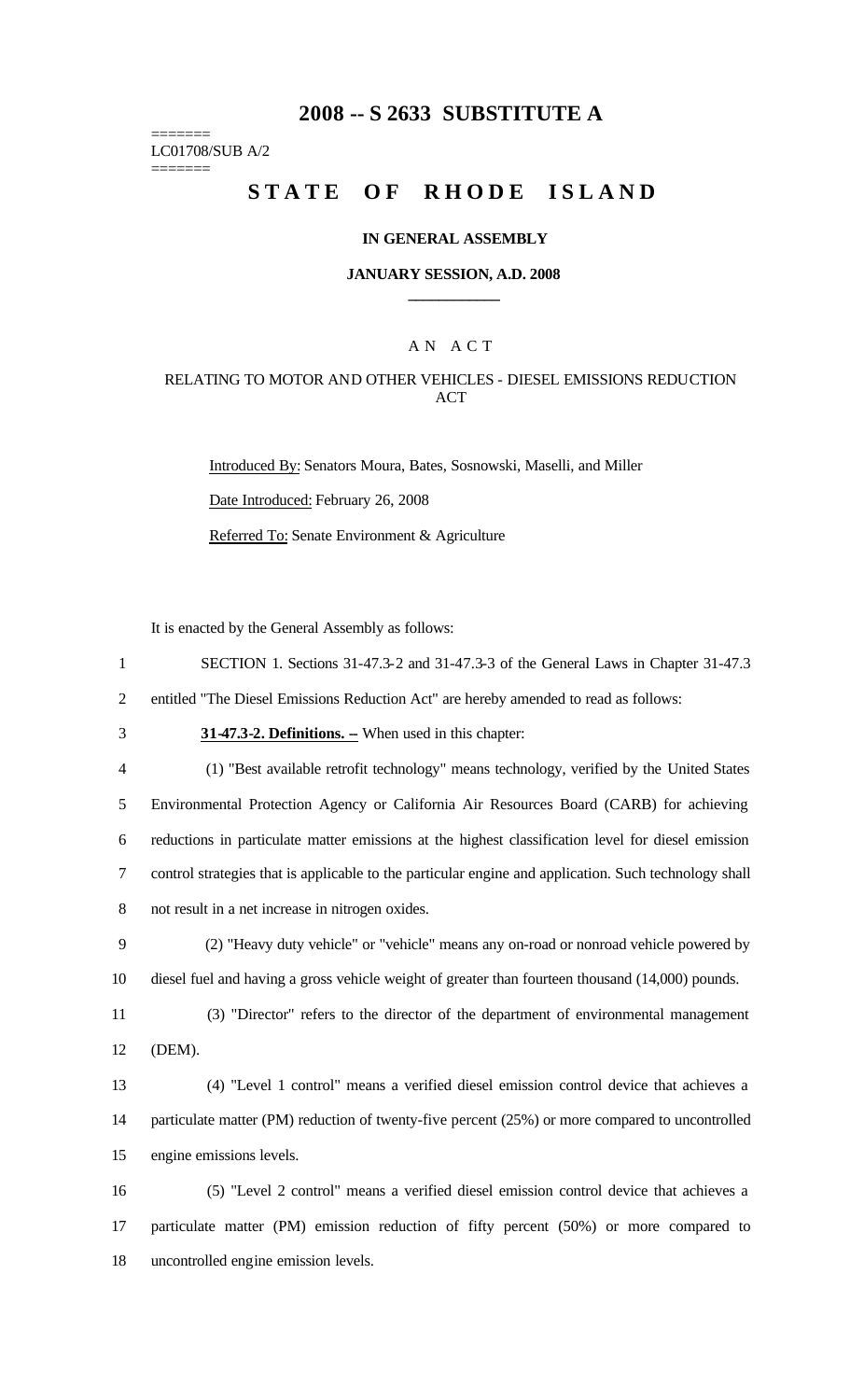1 (6) "Level 3 control" means a verified diesel emission control device that achieves a particulate matter (PM) emission reduction of eighty-five percent (85%) or more compared to uncontrolled engine emission levels, or that reduces emissions to less than or equal to one one- hundredth (0.01) grams of (PM) per brake horsepower-hour. Level 3 control includes repowering or replacing the existing diesel engine with an engine meeting US EPA's 2007 Heavy-duty Highway Diesel Standards, or in the case of a nonroad engine, an engine meeting the US EPA's Tier 4 Nonroad Diesel Standards, published in the federal register at 69 Fed. Reg. 38959 (June 29, 2004).

9 (7) "Closed crankcase ventilation system (CCV)" means a system that separates oil and other contaminant from the blow-by gases and routes the blow-by gases into a diesel engine's intake system downstream of air filter.

12 (8) "Full-sized school bus" means a school bus, as defined in (Rhode Island general law) section (31-1-3), which is a type 1 diesel school bus, including spare buses operated by or under contract to a school district, but not including emergency contingency vehicles or low usage vehicles.

16 (9) "Model year 2007 emission standards" means engine standards promulgated by the federal Environmental Protection Agency in 40 CFR Parts 69, 80 and 86.

18 (10) "Verified emissions control device" means a device that has been verified by the federal Environmental Protection Agency or the California Air Resources Board to reduce particulate matter emissions by a given amount.

(11) "Ultra low sulfur diesel fuel" means diesel fuel having sulfur content of fifteen

thousandths percent (.0015%) of sulfur or less, as defined by the U.S. Environmental Protection

Agency at 40 CFR section 80.520.

**31-47.3-3. Reducing emissions from school buses.** - (a) Purpose. - To reduce health risks from diesel particulate matter (DPM) to Rhode Island school children by significantly reducing tailpipe emissions from school buses, and preventing engine emissions from entering the passenger cabin of the buses.

28 (b) Requirements for Rhode Island school buses:

29 (i) By September 1, 2010, no full-size school bus with an engine model year 1993 or older may be used to transport school children in Rhode Island; and,

31 (ii) Providing there is sufficient federal or state monies, by September 1, 2010, all full- sized school buses transporting children in Rhode Island must be retrofitted with a closed crankcase ventilation system and either: (A) be equipped with a level 1, level 2, or level 3 device verified by the US Environmental Protection Agency or the California Air Resources Board; or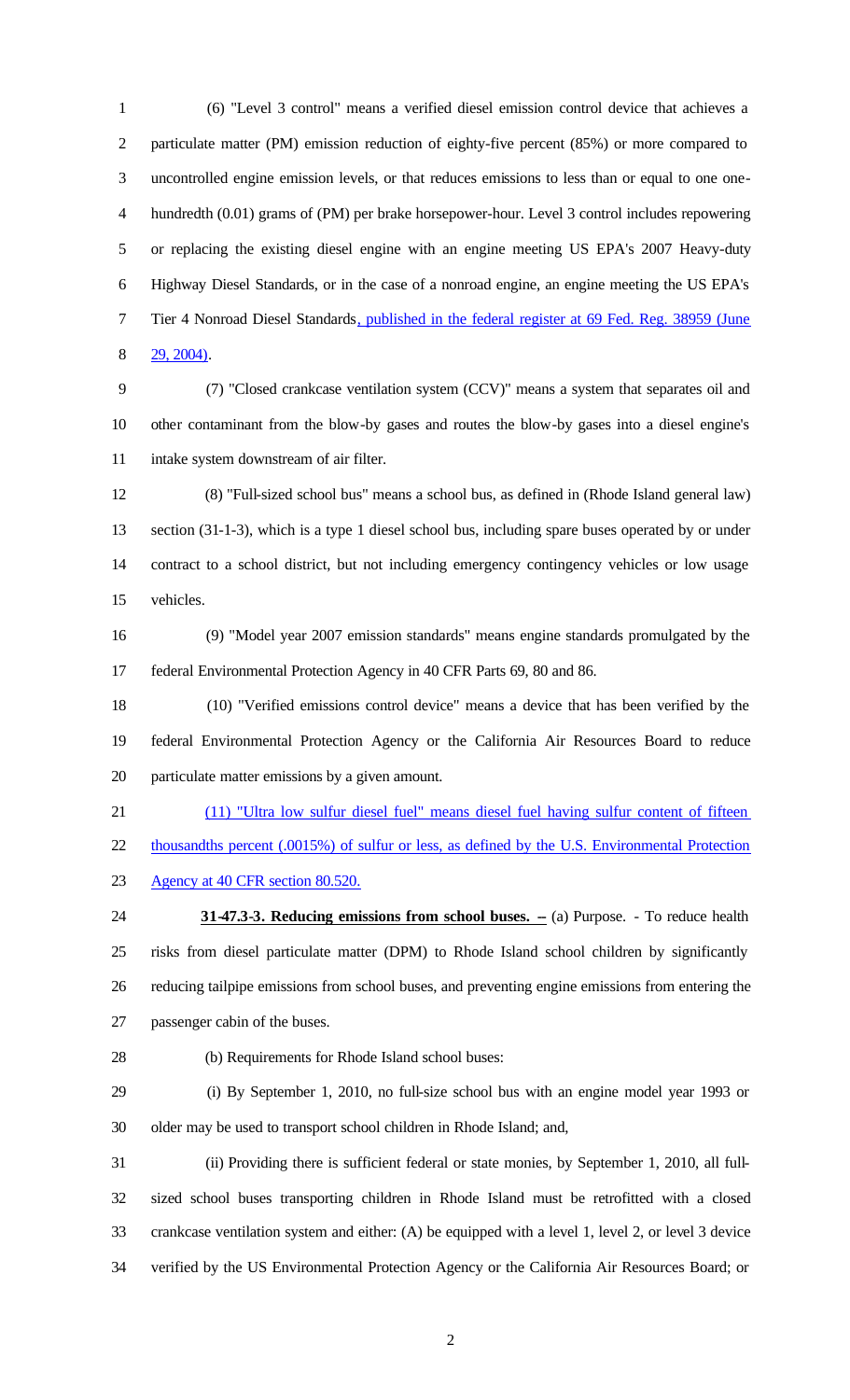(B) be equipped with an engine of model year 2007 or newer; or (C) achieve the same or higher diesel PM reductions through the use of an alternative fuel such as compressed natural gas verified by CARB/EPA to reduce DPM emissions at a level equivalent to or higher than subsection (B) above.

5 (c) Financial assistance to defray costs of pollution reductions called for in (b)(ii):

6 (i) DEM shall work with the Rhode Island department of transportation or other authorized transit agencies to maximize the allocation of federal congestion mitigation and air quality (CMAQ) money for Rhode Island for diesel emissions reductions in federal FY 2008 and thereafter until the retrofit goals in this act are met. The (CMAQ) program is jointly administered by the federal highway administration (FHWA) and the federal transit administration (FTA), and 11 was reauthorized by congress in 2005 under the safe, accountable, flexible, and efficient transportation equity act: A legacy for users (SAFETEA-LU). The (SAFETEA-LU) requires states and MPOs to give priority in distributing CMAQ funds to diesel engine retrofits, and other cost-effective emission reduction and congestion mitigation activities that benefit air quality.

15 (ii) Drawing upon any available federal or state monies, the director shall establish and implement a system of providing incentives consistent with this section to municipalities, vendors, or school bus owners for the purchase and installation of any CARB/EPA-verified emission control retrofit device together with the purchase and installation of closed crankcase 19 ventilation system (CCV) retrofit device. In 2007, the per-unit incentive shall not exceed one 20 thousand two hundred fifty dollars (\$1,250) for a level 1 device plus a CCV, or two thousand five 21 hundred dollars (\$2,500) for a level 2 device plus a CCV, or for model years 2003-2006 five 22 thousand dollars (\$5,000) for a level 3 device plus a CCV. Incentive levels may be reevaluated 23 annually, with the goal of maintaining competition in the market for retrofit devices. To the extent practicable, in kind services will also be utilized to offset some of the costs. The department shall have the authority to determine the incentive levels to take advantage of 26 changing technology and cost fluctuations. Incentive recipients must also certify that newly purchased or retrofitted buses with a level 3 technology will operate in the state of Rhode Island for a minimum of four (4) years.

29 (d) Priority community provision:

30 (i) When penalty funds, state SEP funds, federal funds, or funds from other state or non- state sources become available, these should first be allocated toward further offsetting costs of achieving "best available" emissions control in "priority communities";

33 (ii) The "best available" standard is attained by all new buses (MY2007 and newer) and by diesel buses model year 2003 to 2006, inclusive that has been retrofitted with level 3-verified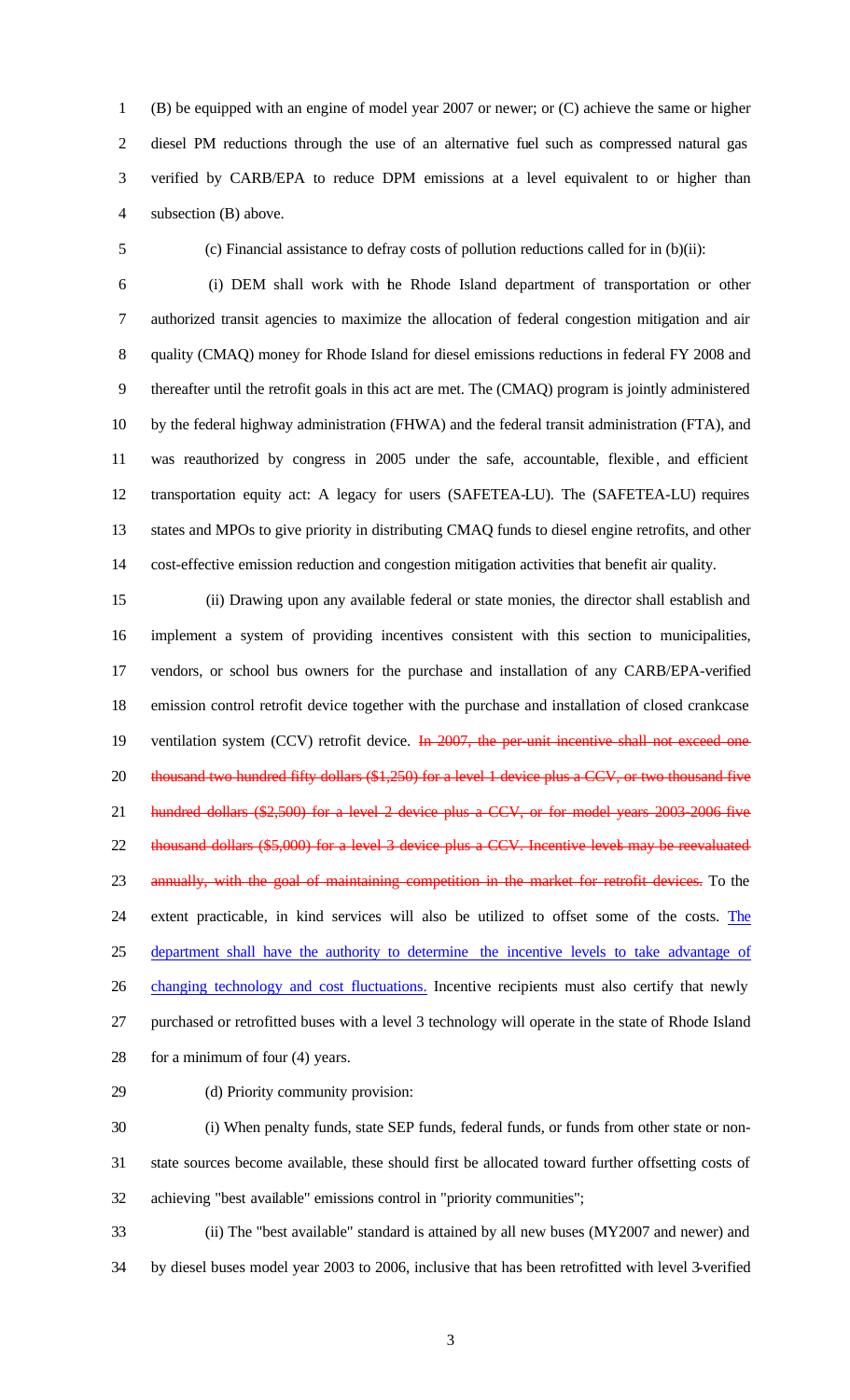diesel particulate filters and closed crankcase ventilation systems, by diesel buses model year 1994 to 2002, inclusive that has been retrofitted with at least level 2-verified diesel particulate filters and closed crankcase ventilation systems or could be achieved with a natural gas bus that achieves the same or better standards of cleanliness as a 2007 diesel bus standard; and

5 (iii) "Priority communities" (to be identified by the Rhode Island DEM) are Rhode Island communities that have high levels of ambient air pollution and high incidence of childhood respiratory impacts.

8 To achieve the pressing public health and environmental goals of this act, DEM shall 9 identify opportunities to achieve maximize PM reductions from diesel powered heavy duty 10 vehicle vehicles or equipment that is owned by, operated by, or on behalf of, or leased by, or 11 operating under a contact to a state agency or quasi state agency or regional public authority (except vehicles that are specifically equipped for emergency response) and diesel powered waste collection and recycling vehicles that are owned, leased, or contracted to perform the removal or transfer or municipal, commercial or residential waste, or recycling services. No later than January 1, 2008, DEM shall present a report to the general assembly, governor, house committee on environment and natural resources, and the senate committee on environment and agriculture on such opportunities to maximum PM reductions from the aforementioned fleets including legislative changes, regulatory changes, funding sources, contract requirements, procurement requirements, and other mechanisms that will bring about maximum PM reductions from these two priority fleets. This report shall explore funding sources beyond CMAQ, including but not limited to Diesel Reductions Emissions Reduction Act (DERA) funds under the Federal Energy Act.

 Severability. If any clause, sentence, paragraph, section or part of this act shall be 24 adjudged by any court of competent jurisdiction to be invalid and after exhaustion of all further 25 judicial review, the judgment shall not affect, impair or invalidate the remainder thereof, but shall 26 be confined in its operation to the clause, sentence, paragraph, section or part of this act directly 27 involved in the controversy in which the judgment shall have been rendered.

 SECTION 2. Chapter 31-47.3 of the General Laws entitled "The Diesel Emissions Reduction Act" is hereby amended by adding thereto the following sections:

**31-47.3-1.1. Purpose. --** This act shall be known and may be cited as "The Diesel

Emissions reduction Act of 2008." The general purposes of this act are to:

 (1) Minimize human exposure to and health risks from diesel pollution between the years 33 2008 and 2015;

(2) Reduce health costs, missed school days, lost worker productivity and premature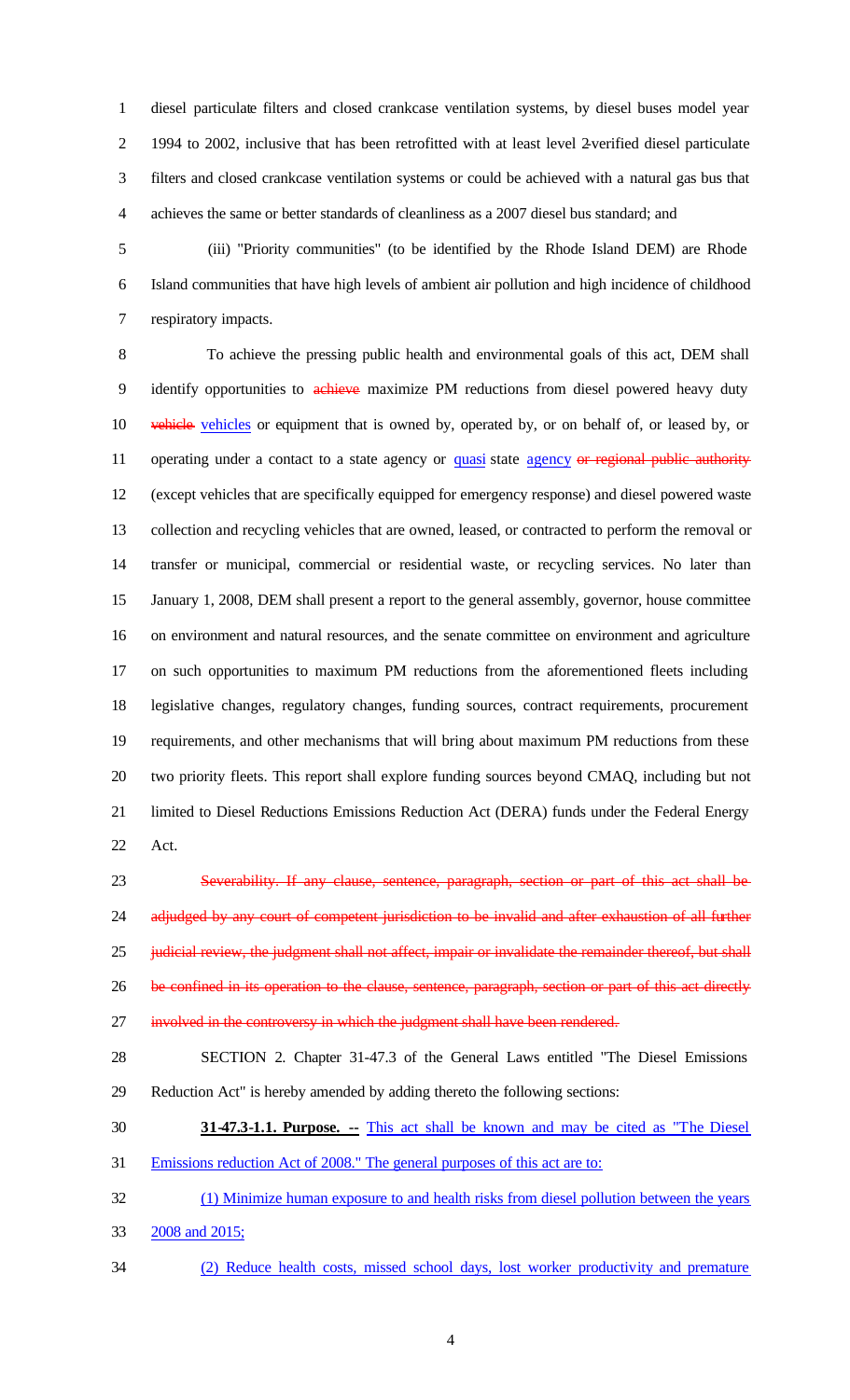- mortality linked to exposure to diesel particulate matter (PM), nitrogen oxides (NOx) and other
- diesel pollutants;
- (3) Achieve maximum feasible diesel particulate matter emissions reductions and
- diminished human exposure that is additional to the impact of federal diesel emission rules which
- focus mostly on new engines;
- (4) Advance the state's climate protection goals and climate action plan by reducing the amount of black carbon pollution emitted by diesels; and
- (5) Achieve health benefits for Rhode Island without requiring appropriations from the
- general fund by ensuring state contracting and leasing takes advantage of retrofits that are
- occurring in the marketplace.
- **31-47.3-4. Use of ultra low sulfur diesel and emission control technology in new state**

**contracts. -- Use of emission control technology in new state contracts. -- Use of emission** 

- **control technology in state vehicles and new state contracts. --**
- (1)(a) By January 1, 2009, any diesel powered heavy duty vehicle that is owned by,
- 15 operated by or on behalf of, or leased by or operating under a contract to a state agency or quasi

16 state agency shall be powered by a model year 1994 or newer engine and engines model years

- between and including 1994-2006 be retrofitted with level 3 verified emissions control devices. If
- 18 level 3 devices have not been verified for use on particular engines, level 2 verified (if available)
- or level 1 verified emissions control devices must be required. The procuring agency shall
- incorporate these emissions reduction requirements into all contract specifications.
- (b) By July 1, 2009 any diesel powered vehicles and non-road construction equipment

with an engine 75 hp and greater purchased by or used for projects or activities contracted by the

- state agency or quasi state agency shall be required to have the highest level of emissions control
- 24 equipment available as a contract requirement, which is stipulated in contract specifications by
- 25 the procuring agency. If level 3 verified emissions control devices have not been verified for use
- on particular engines, level 2 verified (if available) or level 1 verified must be required. If a
- level 3 verified emissions control device is required, the non-road construction equipment must
- use ultra-low sulfur diesel fuel in conjunction with the emissions control device.
- (c) The emission control technology requirements of subsection 1 herein shall not apply
- 30 <u>to:</u>
- (i) any vehicle purchased prior to July 1, 2009, or subject to a lease or public works
- contract entered into, extended, or renewed prior to July 1, 2009;
- (ii) vehicles that are specially equipped and used for emergency response, as well as other
- vehicles that may be operated under a contract for emergency response;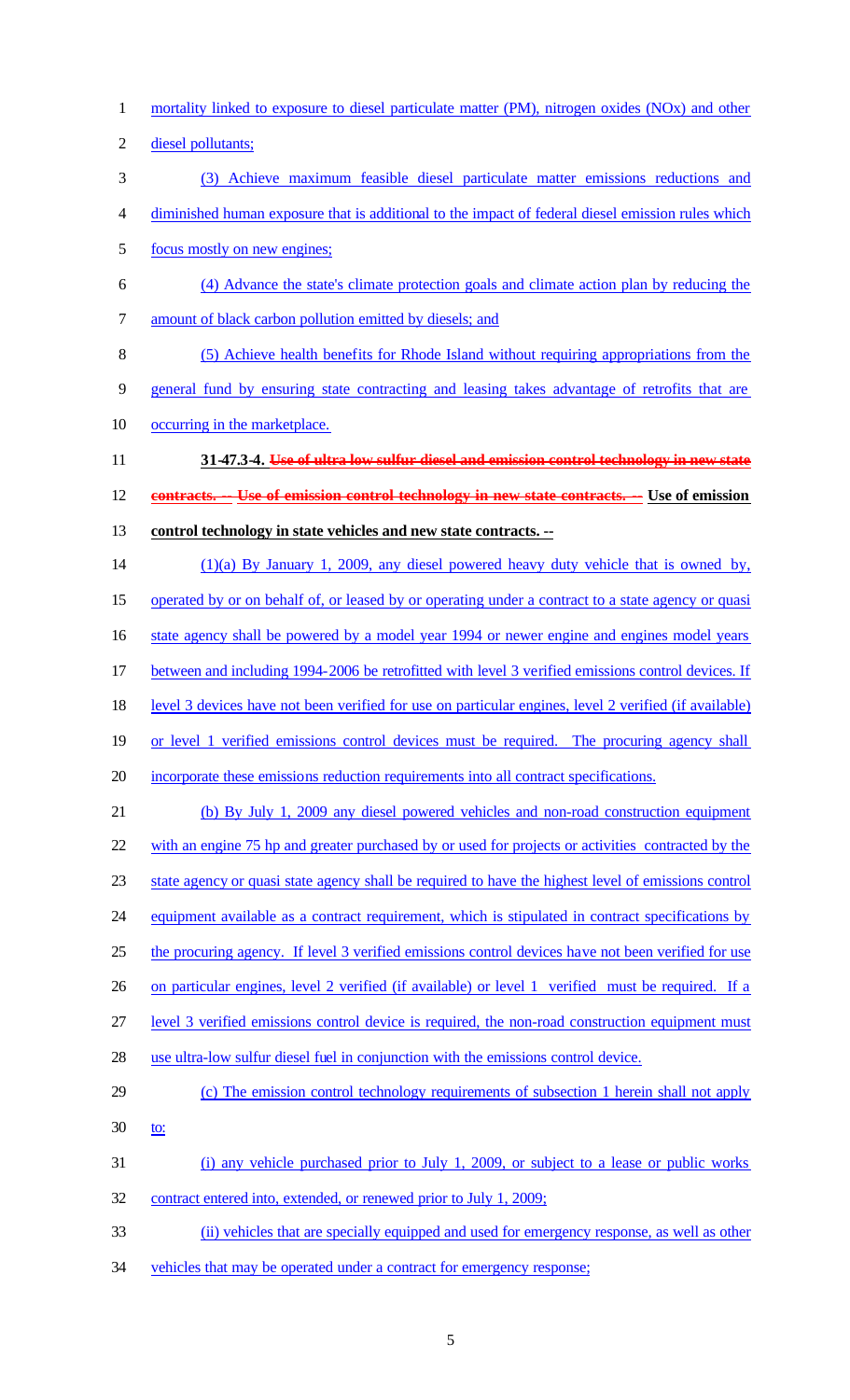| $\mathbf{1}$   | (iii) vehicles and equipment dedicated for snow removal and maintenance operations; and                 |
|----------------|---------------------------------------------------------------------------------------------------------|
| $\overline{c}$ | (iv) farm equipment.                                                                                    |
| 3              | (2) On or before January 1, 2010 and on or before every January 1 thereafter until 2030                 |
| 4              | the procuring agency shall report to the director on the use of the retrofit technology as required     |
| 5              | under this section. The information in this report shall include, but not be limited to, for each state |
| 6              | agency and quasi-public state agency covered by this section:                                           |
| 7              | (a) the total number of diesel fuel-powered motor vehicles and construction equipment                   |
| 8              | operated by, leased by or contracted by such agencies and the number of such vehicles and               |
| 9              | equipment employing retrofit technology as required under this section including a breakdown by         |
| 10             | motor vehicle model, engine year and the type of technology used for each vehicle.                      |
| 11             | (b) the number of such motor vehicles that are equipped with an engine certified to the                 |
| 12             | applicable 2007 United States environment protection agency standard for particulate matter as          |
| 13             | set forth in section 86.007-11 of title 40 of the code of federal regulations or to any subsequent      |
| 14             | US EPA standard for particulate matter that is at least as stringent; and                               |
| 15             | (3) On or before March 1, 2010 and each year thereafter the director shall compile all                  |
| 16             | information submitted by state and quasi-state procuring agencies as required by subsection 2           |
| 17             | above and present a report to the governor and the general assembly.                                    |
|                |                                                                                                         |
| 18             | 31-47.3-5. Federal funding. -- Provided that all full-sized school buses, as defined in                 |
| 19             | Rhode Island general law section 31-47.3-2, transporting children in Rhode Island have been             |
| 20             | retrofit with diesel emission control devises as specified in section 31-47.3-3, any additional         |
| 21             | federal or state monies, including, but not limited to, federal CMAQ, federal DERA and any              |
| 22             | federal or state settlement monies shall be used to retrofit heavy duty vehicles or construction        |
| 23             | equipment engine year 1994 and later that are owned by, operated by or on behalf of, or leased by       |
| 24             | or operating under contract to a state agency or quasi-public state agency with Level 3 control         |
| 25             | technology as specified in section 4 of this chapter. Heavy duty vehicles pre-1994 model engines        |
|                | and already owned or contracted by a state agency or quasi-public state agency may be equipped          |
| 26<br>27       | with the best available retrofit technology as defined by section 31-47-3.2 to have achieved            |
| 28             | CARB or EPA verification. To the extent such funding is available it shall be used to retrofit all      |
| 29             | such vehicles and equipment.                                                                            |
| 30             | <b>31-47.3-6. Severability.</b> -- If any clause, sentence, paragraph, section or part of this act      |
| 31             | shall be adjudged by any court of competent jurisdiction to be invalid and after exhaustion of all      |
| 32             | further judicial review, the judgment shall not affect, impair or invalidate the remainder thereof,     |
| 33             | but shall be confined in its operation to the clause, sentence, paragraph, section or part of this act  |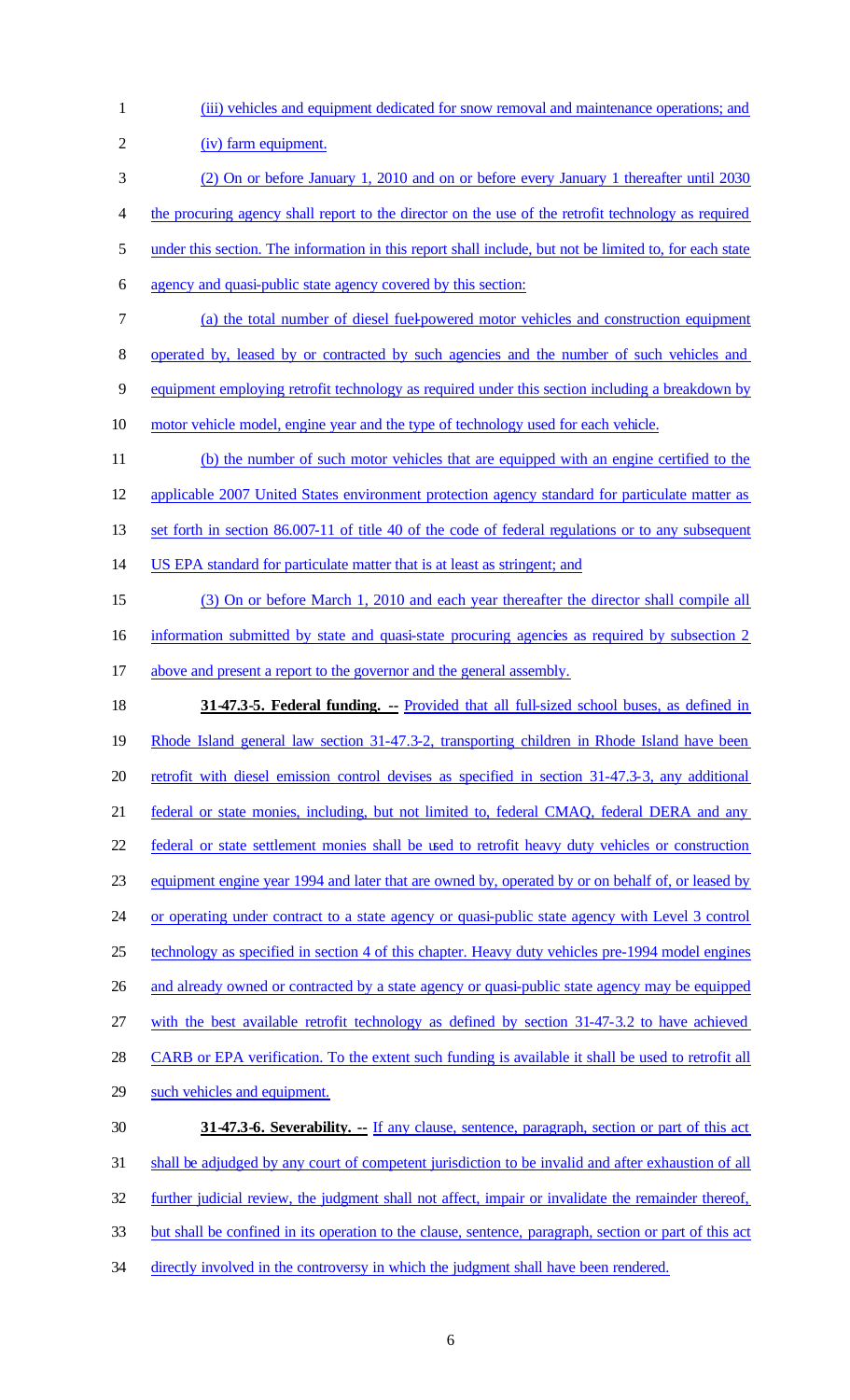1 SECTION 3. This act shall take effect upon passage.

 $=$ LC01708/SUB A/2 ========